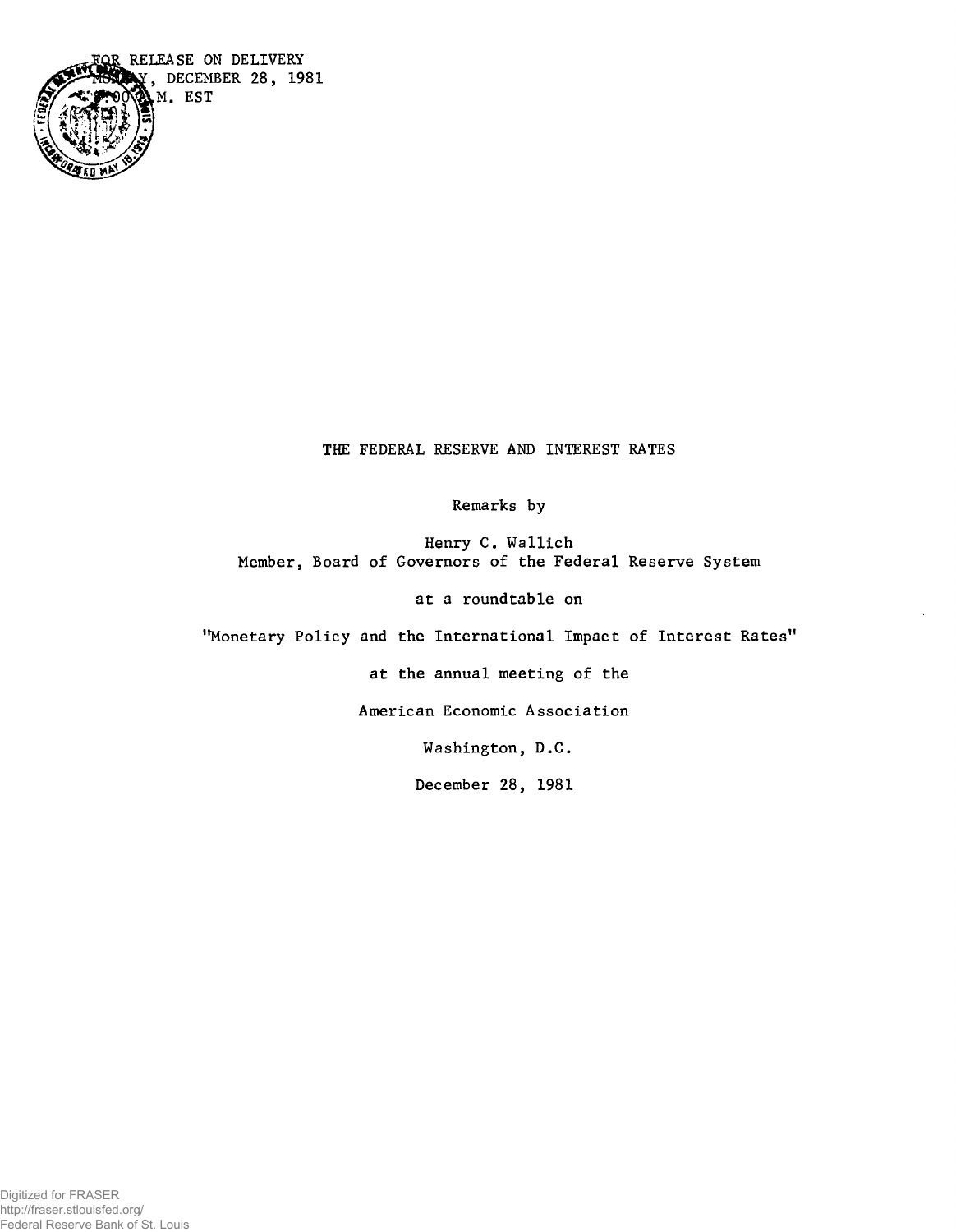## **THE FEDERAL RESERVE AND INTEREST RATES**

**Remarks by**

**Henry C. Wallich Member, Board of Governors of the Federal Reserve System at a roundtable on "Monetary Policy and the International Impact of Interest Rates11 at the annual meeting of the American Economic Association Washington, D.C. December 28, 1981**

**In this discussion of monetary policy and the international impact of interest rates, the topic assigned to me is "The Federal Reserve and Interest Rates." In this context, two recent episodes come to mind that it might be useful to explore. One is the recent discussion of the prospective U.S. budget deficit, and its international repercussions. The other relates to the period of high interest rates earlier this year, when it was frequently alleged that the United States was responsible for high interest rates in the rest of the world. I would like to exemplify what I have to say on my topic by reference to these two episodes.**

## **The Federal Budget Deficit and Its International Ramifications**

**The federal government is now widely expected to have a very large deficit not only in 1982 but quite possibly also in 1983 and 1984. The**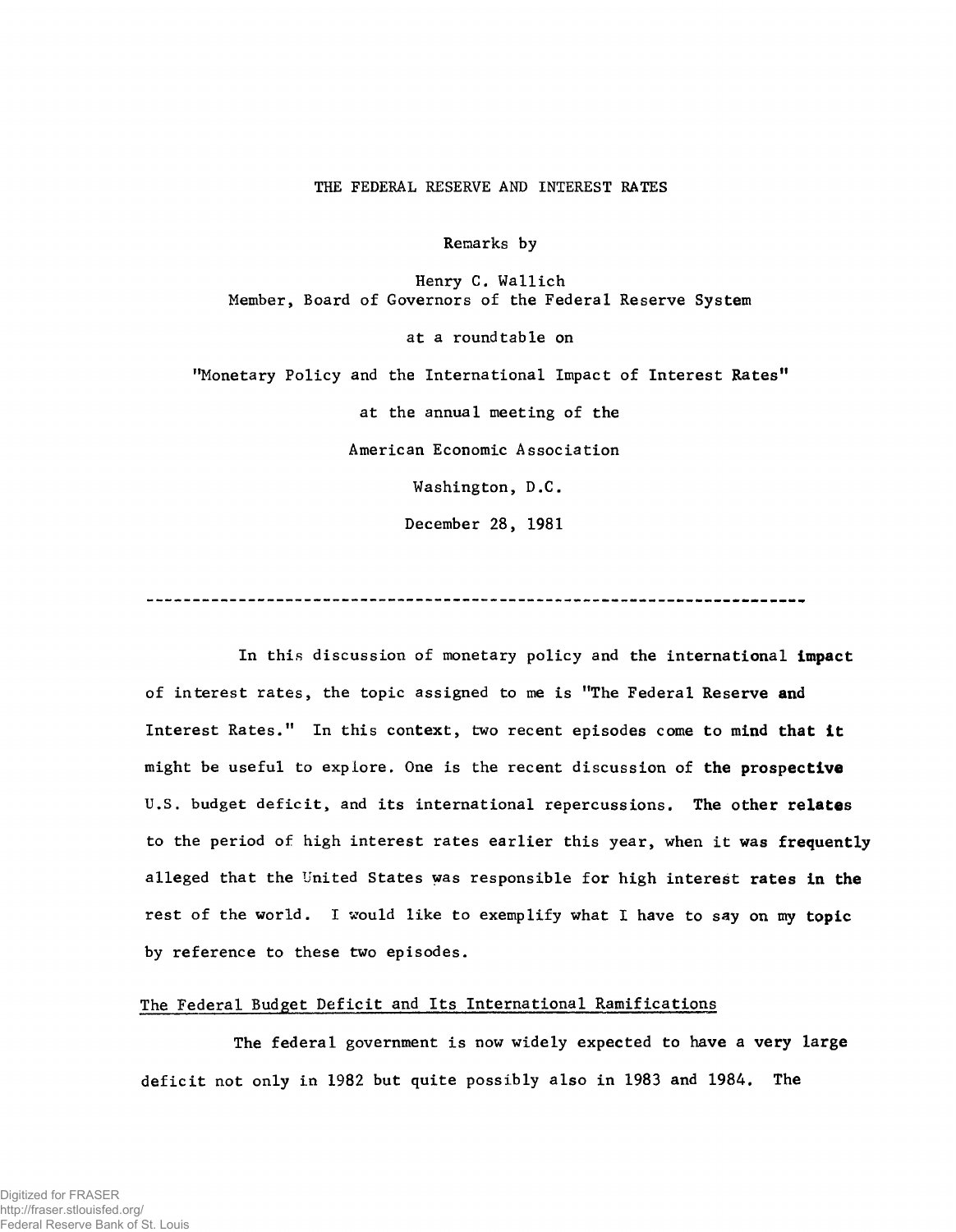**financial markets have not responded well to this prospect. It has been argued by distinguished economists, however, that the pressures exerted by our deficits on U.S. capital markets and interest rates have been exaggerated. We live in a world of international capital markets. We can borrow abroad. By distributing some of the financing of our deficits among other countries, it has been argued, we can reduce our own burdens.**

**In examining this proposition, I must begin by noting that in a sense we may find ourselves borrowing abroad whether we want to or not. It is not a question of whether we issue government securities here or abroad, in dollars or in foreign currencies. The international balance-of-payments adjustment mechanism, of which international capital markets are a part, will indeed tend to distribute the borrowing around. Our own monetary and other policies, assuming the deficit to be given, will, of course, play a role in this. But in assessing whether the outcome is favorable for the United States, and how it affects the rest of the world, we need to understand how the international borrowing process works.**

**A country borrows abroad, i.e., is a net importer of goods and services, when it has a deficit in its current account. When more goods and services are imported than are exported, the country is obtaining real resources, i.e., real capital, from abroad. It does not matter whether the country\*s government, or its private sector, has issued securities abroad, or has issued securities in foreign currencies. So long as such issuance does not lead to a current account deficit, the country cannot be engaged in net borrowing abroad. If, in response to such borrowing, a certain number of dollars has flowed in an equal number of dollars must have flowed out through**

**-2-**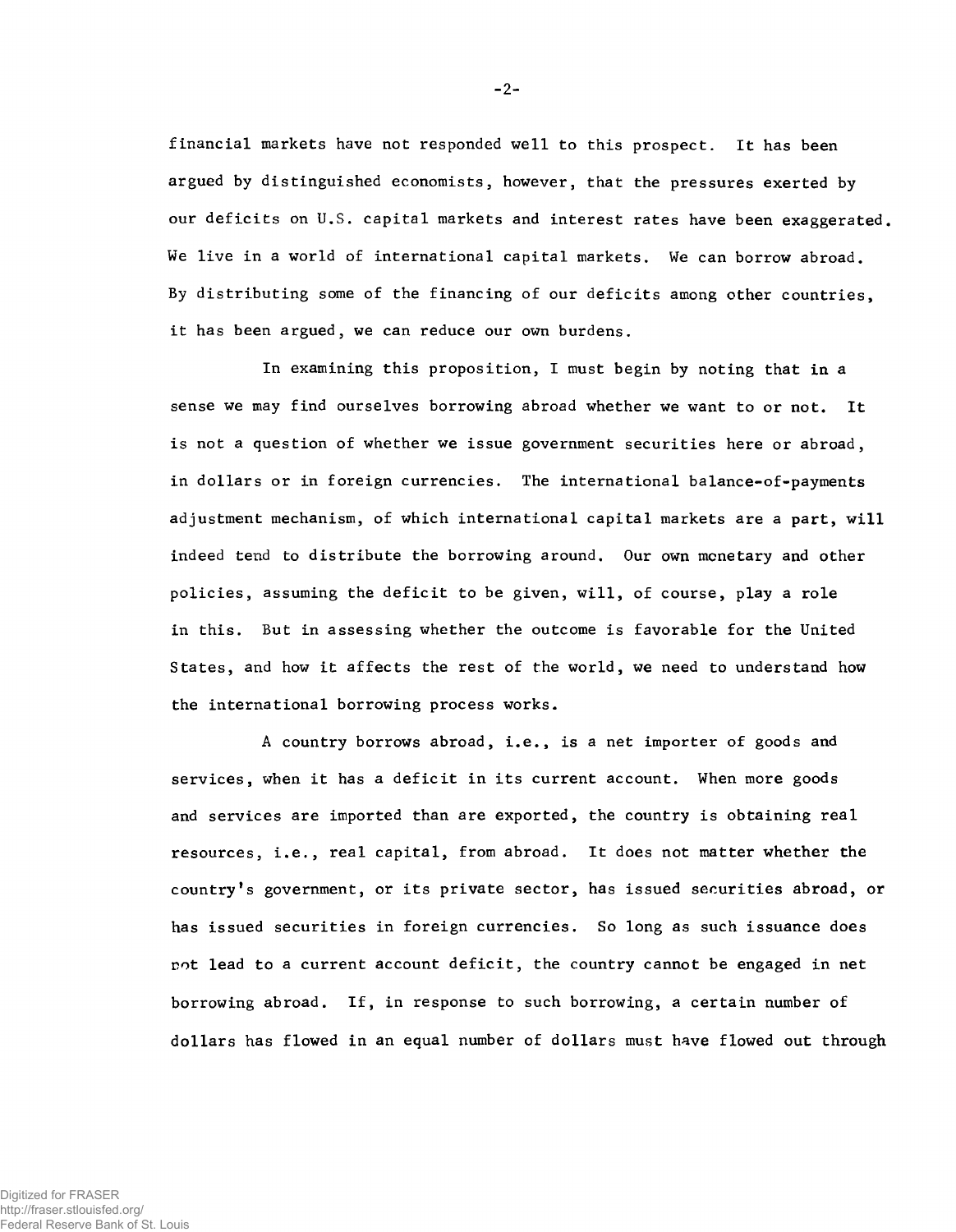**capital exports, whether or not we know in detail through what channels this happened. To put it in simplest terms, under a system of floating exchange rates and in the absence of intervention, a foreign investor who has no dollar assets can acquire such only if he can find a holder of dollar assets who is willing to acquire the foreigner's foreign currency assets unless the current account goes into deficit. If the country started out with a current account surplus or deficit, these effects must be viewed in terms of changes in that position.**

**How, then, would the U.S. government borrow abroad, and how would the necessary move toward current-account deficit come into existence? Borrowing abroad in dollars makes little sense. National capital markets are highly integrated today. The world market for dollar securities is like a big bathtub. One cannot, by bailing water out at one end and pouring it back at the other, make its level at either end different.**

**Thus, the question comes down to borrowing in foreign currency, say in D-marks. Assets in different currencies are not perfect substitutes. Interest rates in different currencies can differ, not only in nominal terms (they may do that because of different rates of inflation) but also in real terms. Nevertheless, the economic sequence of events, stripped of currency complications and superficial differences, is not greatly different whether the U.S. government finances its deficit in dollars or in some other currency.**

**Suppose first that the deficit is financed in dollar-denominated debt, it being immaterial whether the securities are issued in the United States or abroad. U.S. interest rates will tend to go up, and the more rapidly the more successfully the Federal Reserve avoids monetization of**

**-3-**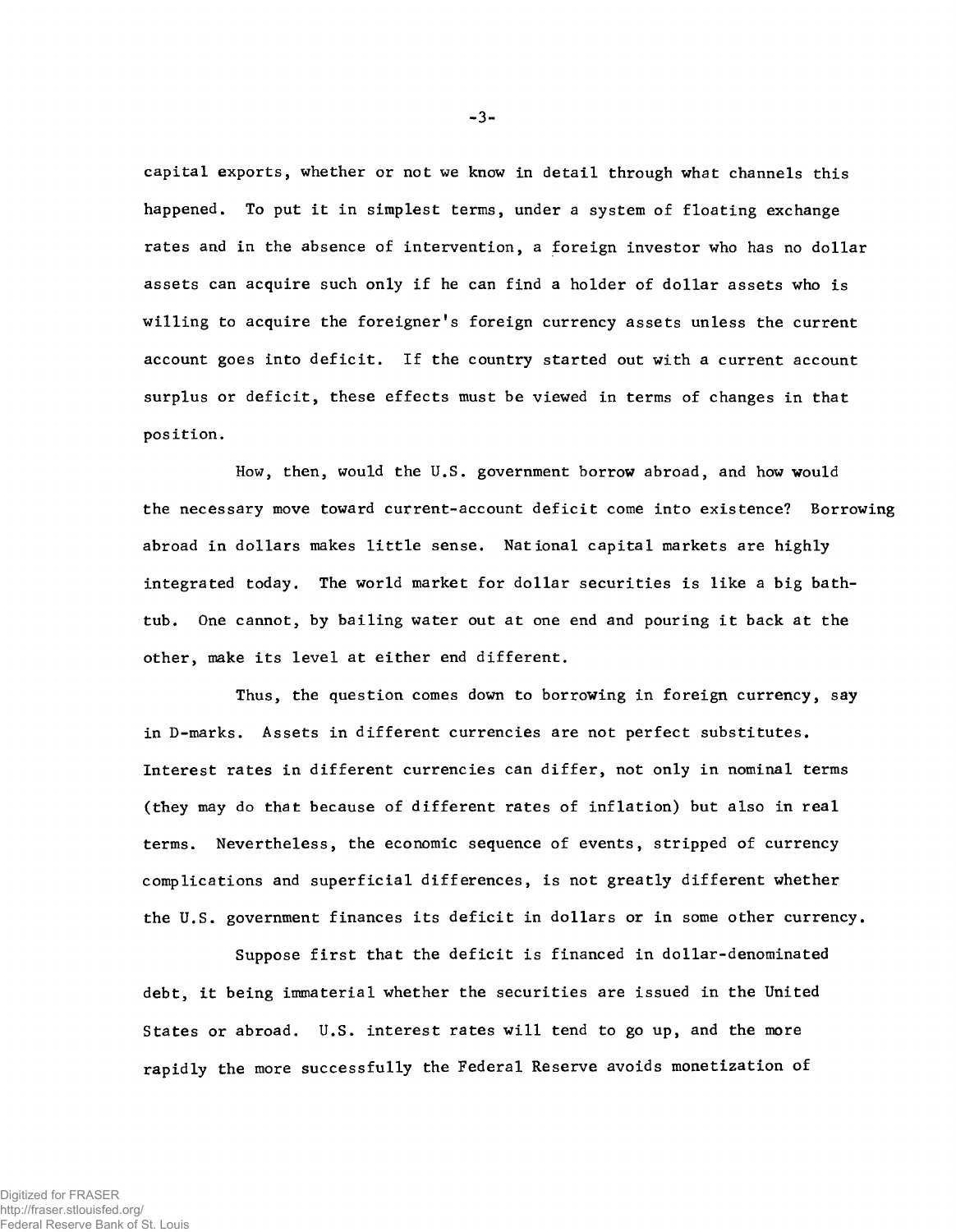**the deficit. Monetization of the deficit would not avoid the rise in interest rates, since eventually it would lead to higher inflation and even more quickly to higher inflation expectations. Higher interest rates, other things equal, cause the dollar to appreciate. An appreciating dollar, after some temporary J-curve effect perhaps, would generate a current-account deficit (or shift the current balance in that direction from whatever surplus or deficit we start out). The United States then would be importing capital.**

**Alternatively, suppose the U.S. government borrowed abroad in D-marks. Assume also a two-country and two-currency world. This would tend to raise D-mark interest rates and to that extent strengthen the D-mark. However, the U.S. government would have to convert the D-mark received by selling it in the exchange market to get the dollars needed to finance its operations. In the absence of German intervention to take the operation out of the market, that would tend to depress the D-mark. The net effect is to raise the dollar and the U.S. current account would move toward deficit.**

**To complete the picture, let us look briefly at German interest rates as they would evolve in the case of dollar and D-mark borrowing respectively. In the case of dollar borrowing, dollar interest rates rise relative to D-mark interest rates. The D-mark depreciates. The German side can offset that depreciation by adopting appropriate policies, for instance raising real interest rates. In the latter instance, there would have been a transmission of rising interest rates from the United States to Germany.**

**In the case of D-mark borrowing, D-mark interest rates will rise reflecting the greater volume of D-mark securities investors must hold. Dollar interest rates will rise less than if all the borrowing were done in the United States.**

**-4-**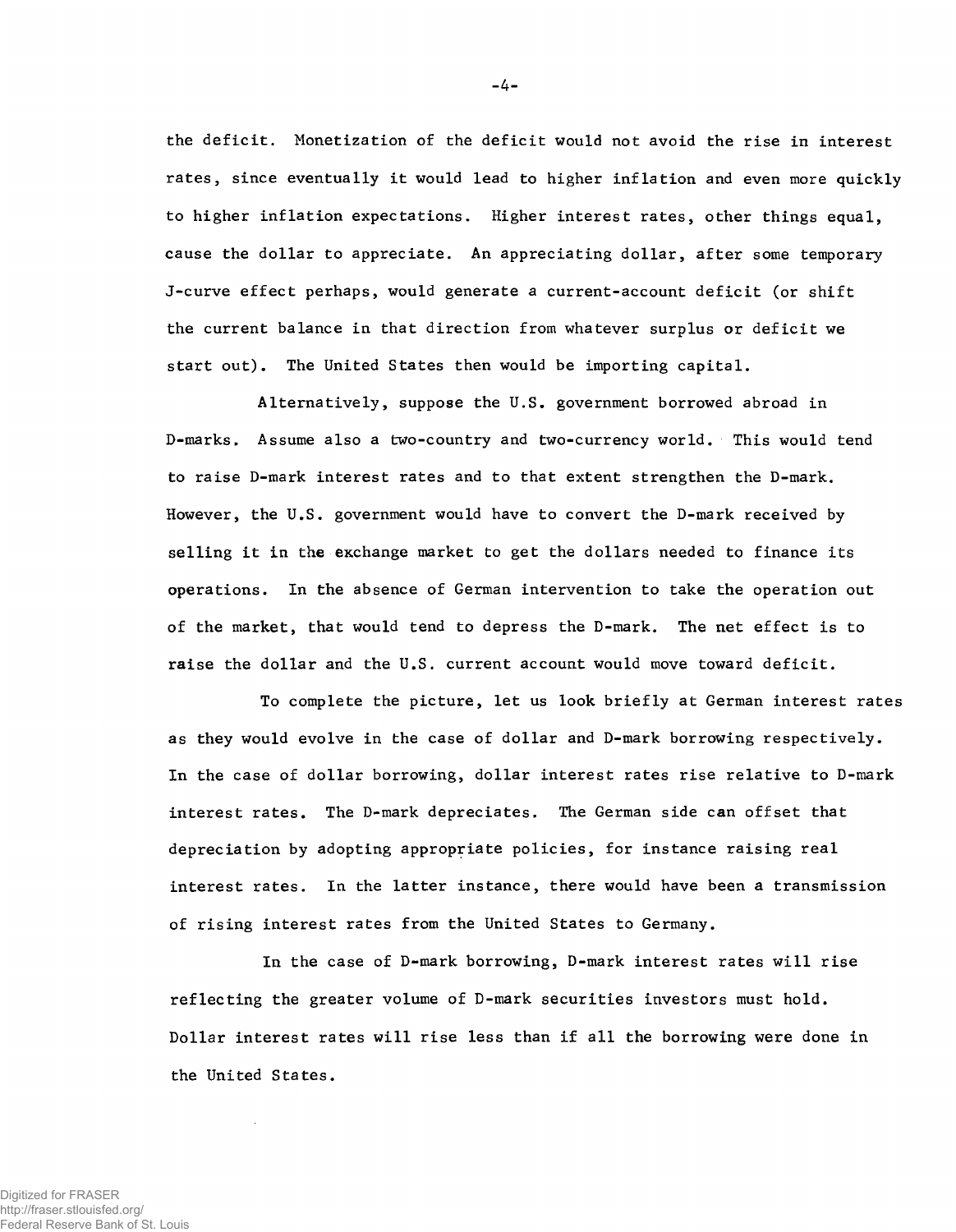**It may be somewhat perplexing to see, in both examples, assuming unchanged German policies, the development of a U.S. current-account deficit associated with a rise in the dollar. Ordinarily, one thinks of countries with rising current-account deficits as having weak currencies. But in the case we are examining, the causal sequence, of course, is reversed. We are not observing the independent development of a deficit that then pulls the currency down. We are looking at an appreciating currency that causes a deficit. So long as net foreign borrowing is maintained, the dollar will remain strong. If it were to drop, the deficit would disappear and net capital imports ipso facto come to an end.**

**What benefit would foreign borrowing provide for the United States? It is obvious that the relative magnitudes of historical swings in the current account and prospective swings in the budget deficits differ drastically for the United States. The U.S. current-account deficit increased by a record \$18-1/2 billion between 1976 and 1977 (from a surplus of \$4.4 billion in 1976 to a deficit of \$14.1 billion in 1977), substantially less than the projected increase in the U.S. budget deficit. Current-account deficits of the kind we have seen so far obviously would not make much of a dent on the financing of \$100 billion budget deficits. It boggles the mind to think of the kind of current-account deficits (even if we started out with some surplus) needed to shift a significant part of the financing of such budget deficits abroad. Likewise, it is difficult to visualize the rise in the dollar needed to generate these deficits, or what this rise would do to U.S. exports and to U.S. import-competing industries. Finally, although this is a value judgment, it would seem to me a serious misallocation of world resources if the United States**

**-5-**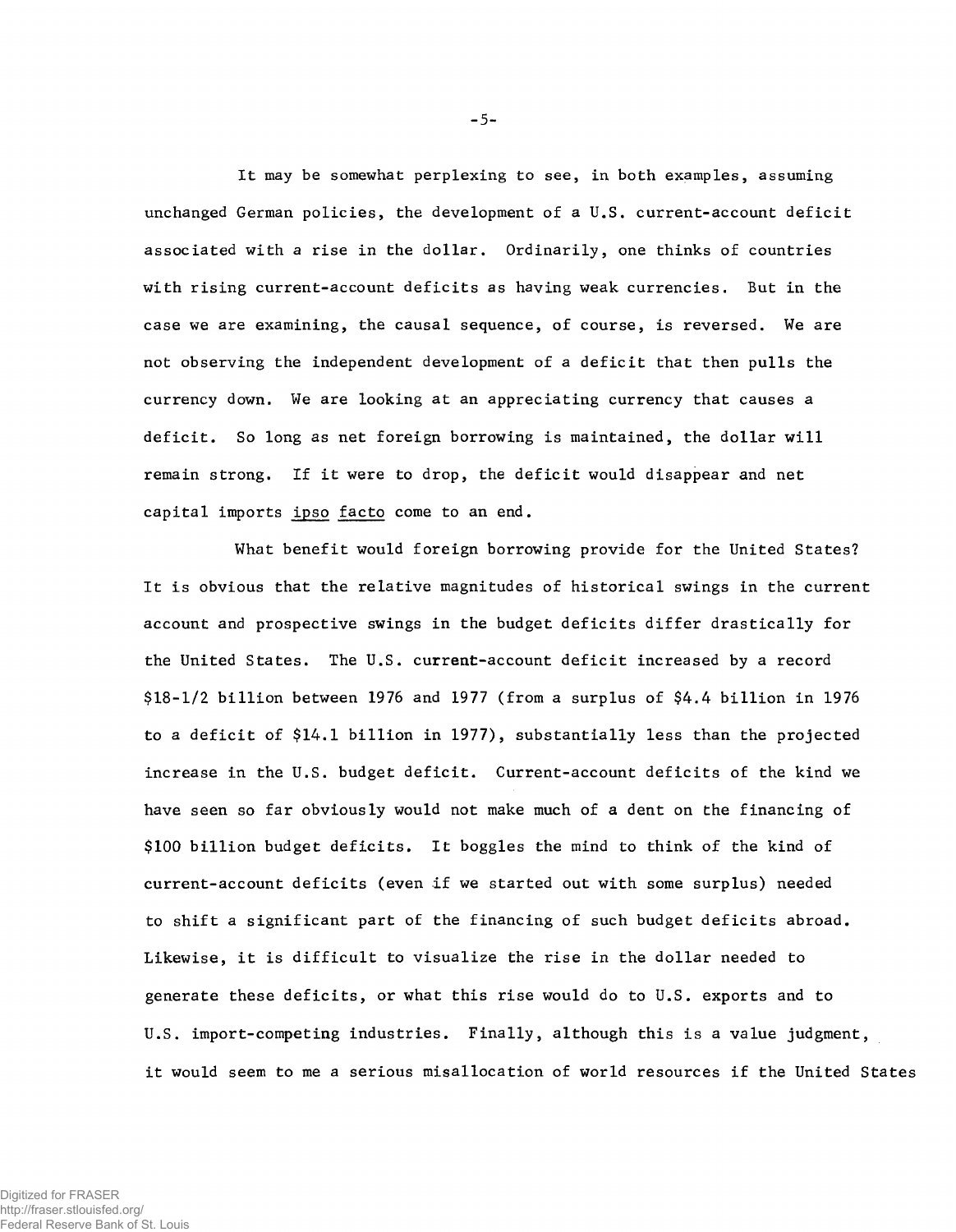**were to drain away the world's scarce capital resources, thereby crowding out businesses, consumers, and governments in foreign, and especially in developing, countries, in order to devote these resources principally to consumption.**

**Two final observations on international borrowing: As I said at the outset, a large U.S. budget deficit and the ensuing pressures on capital markets may well make the United States a capital importer, whether it intends to be or not. Second, I doubt that the processes of the international markets would allow a very large U.S. current-account deficit, once it had come into existence, to continue for any length of time without adverse repercussions on the dollar, despite favorable interest-rate differentials, which in turn would limit or eliminate the current-account deficit.**

## **U.S. and Foreign Interest Rates**

**I now come to my second example of the international impact of interest rates. The dollar in 1981 has shown exceptional strength, rising to about 115 of its trade-weighted level (world trade shares weighted, 1973 = 100) from a low of about 85 in 1980. With respect to the D-mark, the rise was from a (very short-lived) low of 1.70 to a (likewise short-lived) high of 2.57, an increase of over 50 percent. Whatever the contribution of factors such as diminishing inflation expectations, a current-account surplus, and political circumstances in the United States and abroad may have been, many foreign observers have singled out the role of high U.S. interest rates as the principal cause of dollar appreciation. In turn, the rise in interest rates abroad was widely attributed to the need to limit the depreciation of**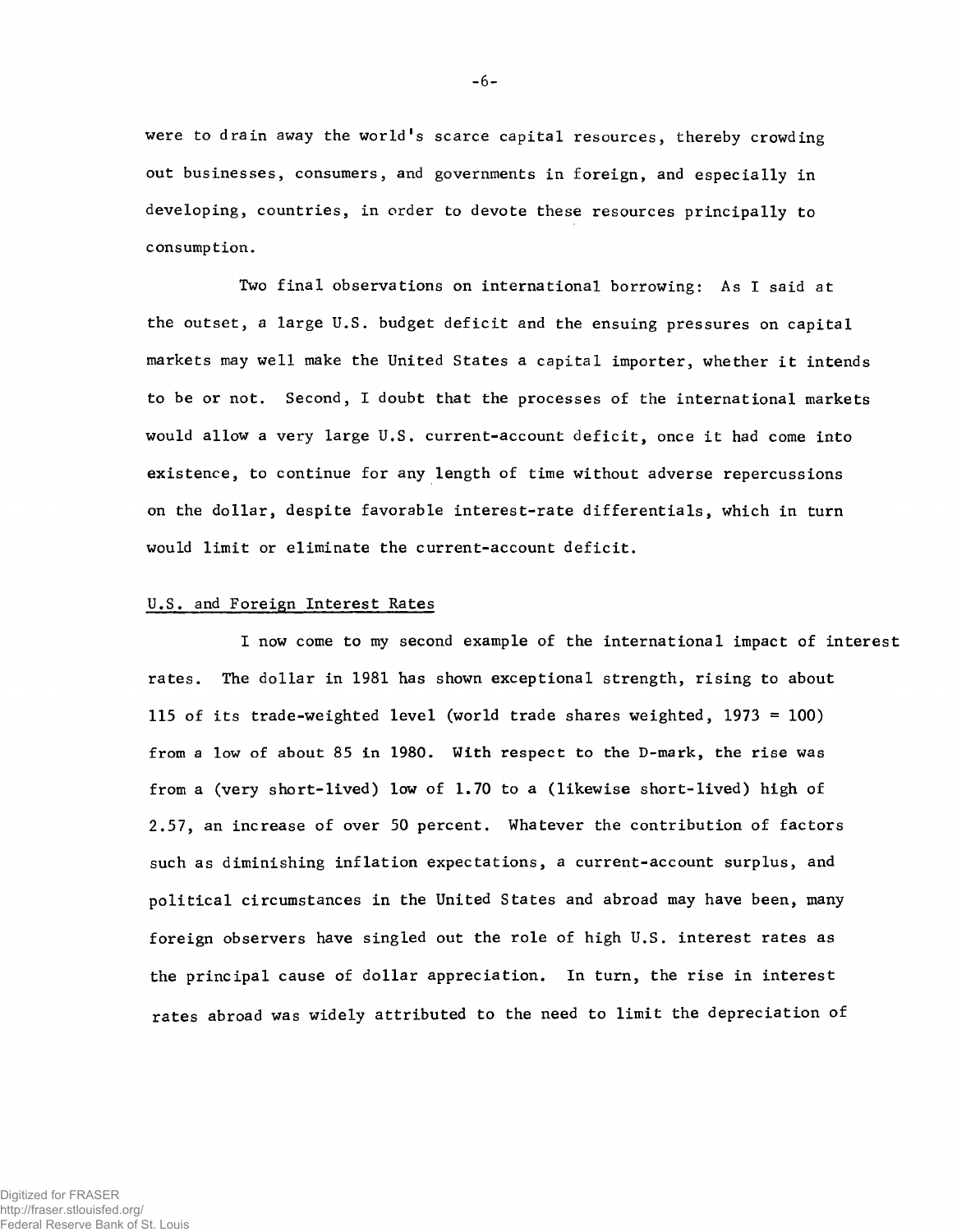**foreign currencies against the dollar. At first blush, this seems to provide an example of the international transmission of interest-rate movements that we are here discussing.**

**But before we accept this analysis, with the United States cast in the role of the villain, let me examine some contrary evidence. It is fragmentary and pragmatic, and in any event my intention is not to deny the case made, but to suggest that it is not the entire story. Here are some items upon which I could draw:**

**Item. The rise in interest rates did not occur in all parts of the industrial world. Japan experienced no increase in short-term rates and yet the yen did not experience pronounced weakness. Apparently, Japan continued to be considered as a country attractive for international funds. A strengthening current account, and a firm hand on the budget, may have had something to do with it.**

**Item. After the end of 1980, the interest differential between the United States and European countries ceased to widen. Nevertheless the dollar continued to rise.**

**Item. When U.S. short-term interest rates began to drop in May and June, interest-rate differentials also dropped. Foreign countries tended to maintain their interest rates for a while before taking advantage of a lower dollar and lower U.S. rates to reduce them. Evidently there were reasons, such as higher inflation rates, weaker current accounts, and unresolved budgetary problems, that made a restraining monetary policy desirable independently of the level of U.S. interest rates. It was only several months later that the downward movement of U.S. interest rates and of the dollar was followed by a significant decline of interest rates abroad.**

**-7-**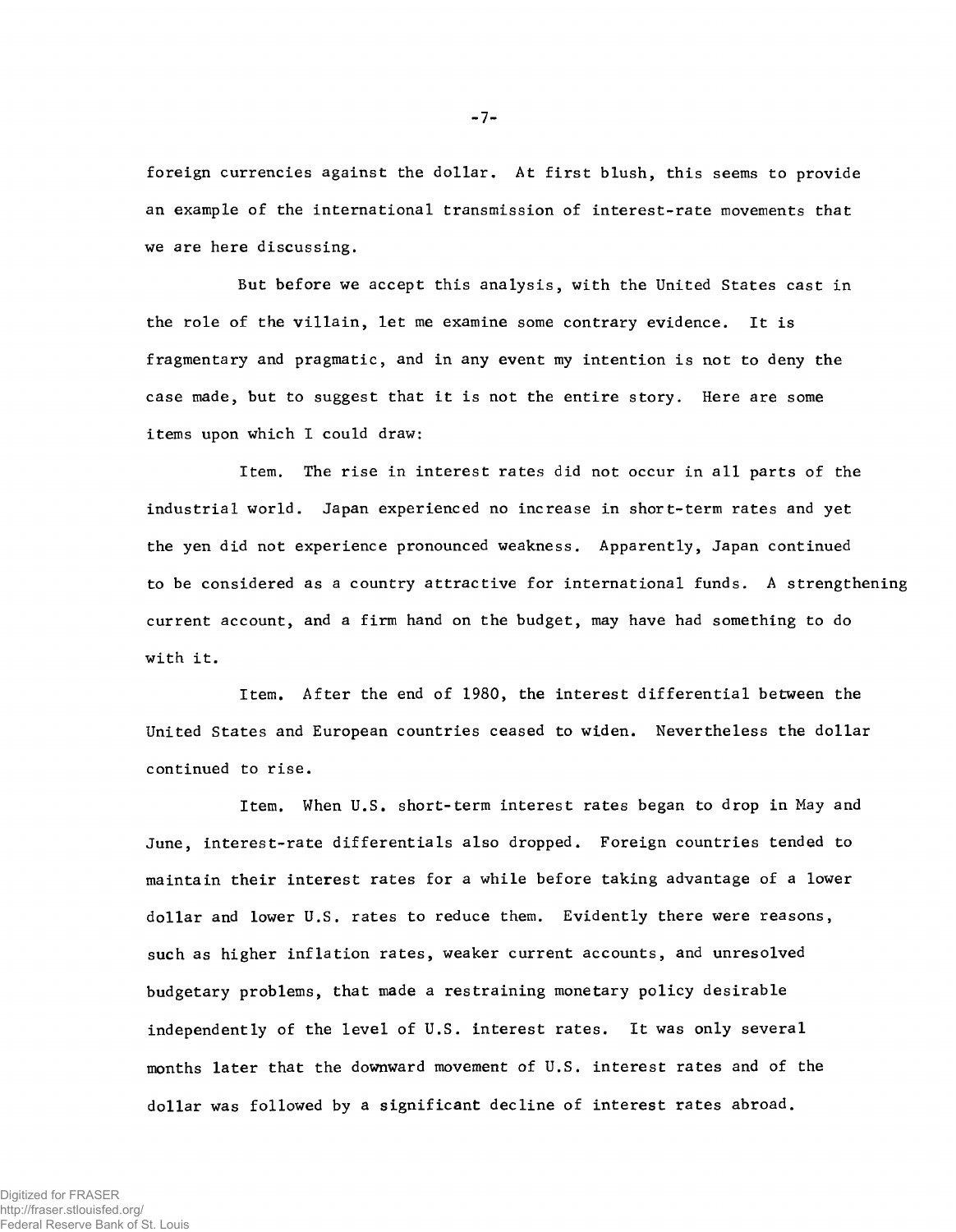**This casual evidence seems to suggest that the strength of the forces powering the international diffusion of interest rates in the short term can be overrated. There apparently are other causal factors, including domestic, which induce countries to adopt policies that more or less seek to match U.S. interest rates. These domestic factors, and especially inflation, of course, may be operating in the United States as well as abroad.**

**Allow me to end with a more general comment on the transmission of interest rates. One could visualize a world in which both monetary and fiscal policy served as flexible and effectively managed tools. In such a world, as we know, it would be preferable to assign to fiscal policy the job of looking after domestic stability while monetary policy looked after the balance of payments, or, in a world of floating, the exchange rate. This at least would be so if monetary policy is defined in terms of interest rates rather than money-growth rates. In such a world, especially if exchange rates were fixed or if flexible rates were kept stable by deliberate policy actions, the propagation of interest-rate impulses would probably be very rapid. However, in many cases a move by one country to raise its rates might be followed by action of others to lower theirs, reflecting the rules, such as they were, of the classical gold standard.**

**The world in which we live is very different. Fiscal policy, in most countries, is not part of the solution, but of the problem. Monetary policy has to do both the domestic and the international job, to the extent that one can pursue two goals with one instrument. Monetary policy, moreover, largely because of the prevailing inflation, in most countries is quantity oriented rather than interest-rate oriented. Finally, because inflation rates**

**-8-**